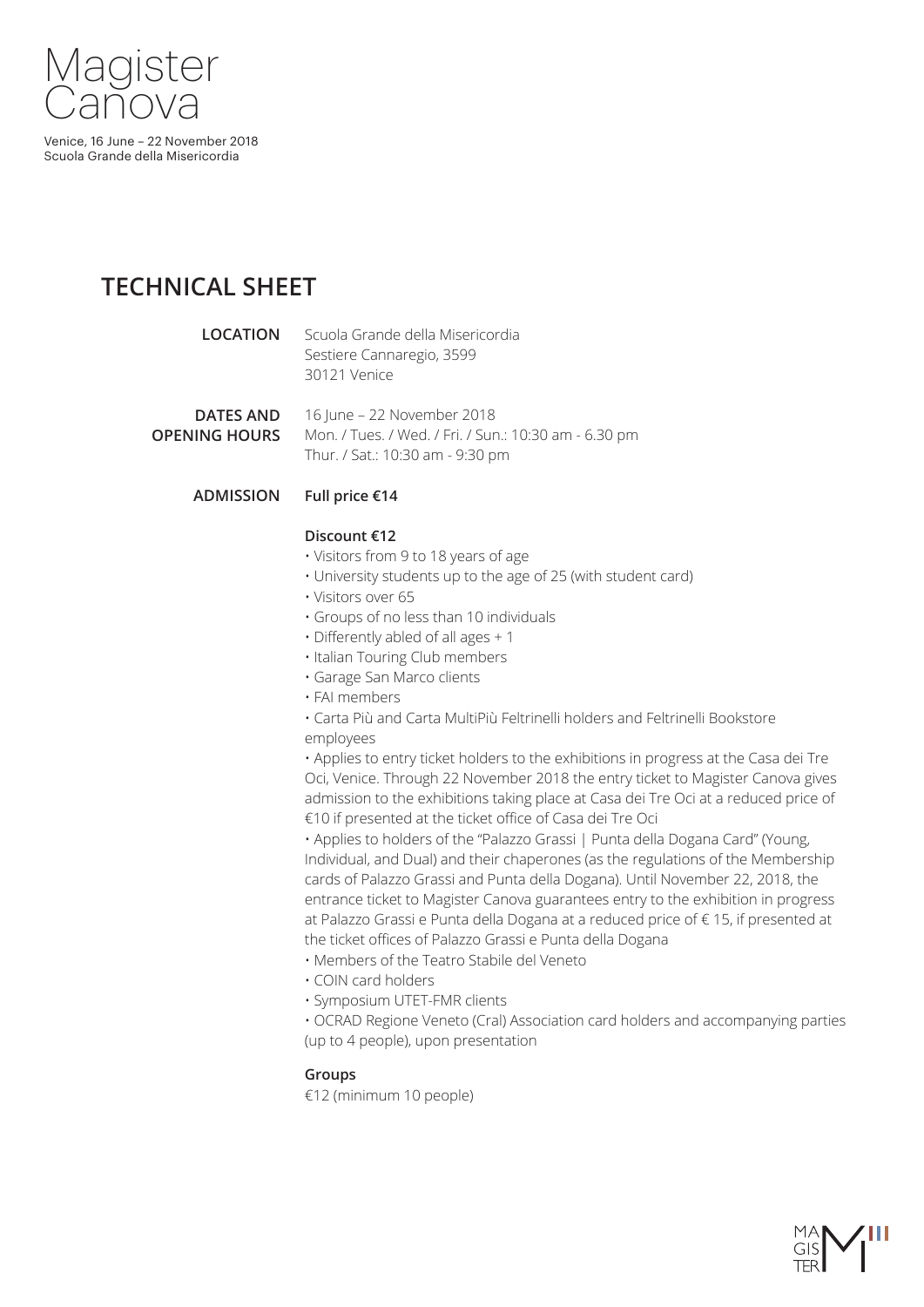# **Schools**

€7 (State, private, secondary schools)

- Free entry for 2 tour leaders for groups of 15-24 students
- Free entry for 3 tour leaders for groups of 25-29 students
- Free entry for special education teachers and disabled student helpers

### **Family**

Parents €11/each – Children (from 9 to 18 years of age) €7 each (0-8 years of age: free)

### **Discount €10**

• Applies to entry ticket holders to the Antonio Canova Gypsotheca and Museum of Possagno. Through 22 November 2018, the entrance ticket to Magister Canova gives admission to the Antonio Canova Gypsotheca and Museum at a reduced price of €6 if presented at the ticket office of the Antonio Canova Gypsotheca and Museum

#### **Free**

• Every first Tuesday of the month free admission for Venice residents (reservation required, to be emailed to info@magister.art)

- Fully disabled
- Children until 8 years of age
- Journalists (must first send press office accreditation)
- Authorized tour guides (with certificate issued by the Provincia di Venezia)
- Tourist guide with 10-people group (20 people max.)

#### **PRE-SALE www.ticketone.it**

Full Price €12 - Reduced €10

#### **HOW TO REACH US FROM PIAZZALE ROMA OR TRAIN STATION**

Approximately 15-minute walk Vaporetto: Line 1 (stop at Ca' d'Oro); Line 2 (stop at San Marcuola); Line 4.1 and 5.1 (stop at Fondamenta Nove)

### **FROM ST. MARK'S SQUARE**

Approximately 15-minute walk Vaporetto: Line 1 (from San Marco-Vallaresso to Ca' d'Oro) **FROM MARCO POLO AIRPORT**

Vaporetto ALILAGUNA Blue Line (stop at Fondamenta Nove)

#### **CONTACT CBdIME**

Phone: +39 345 919 9579 info@magister.art TicketOne Call Center 892.101 Hellovenezia Call Center +39 0412424

### **WEBSITE www.magister.art**

**SOCIAL MEDIA** Facebook Magister Art Official Instagram @magister\_art Twitter @magister\_art Youtube Magister Art Channel